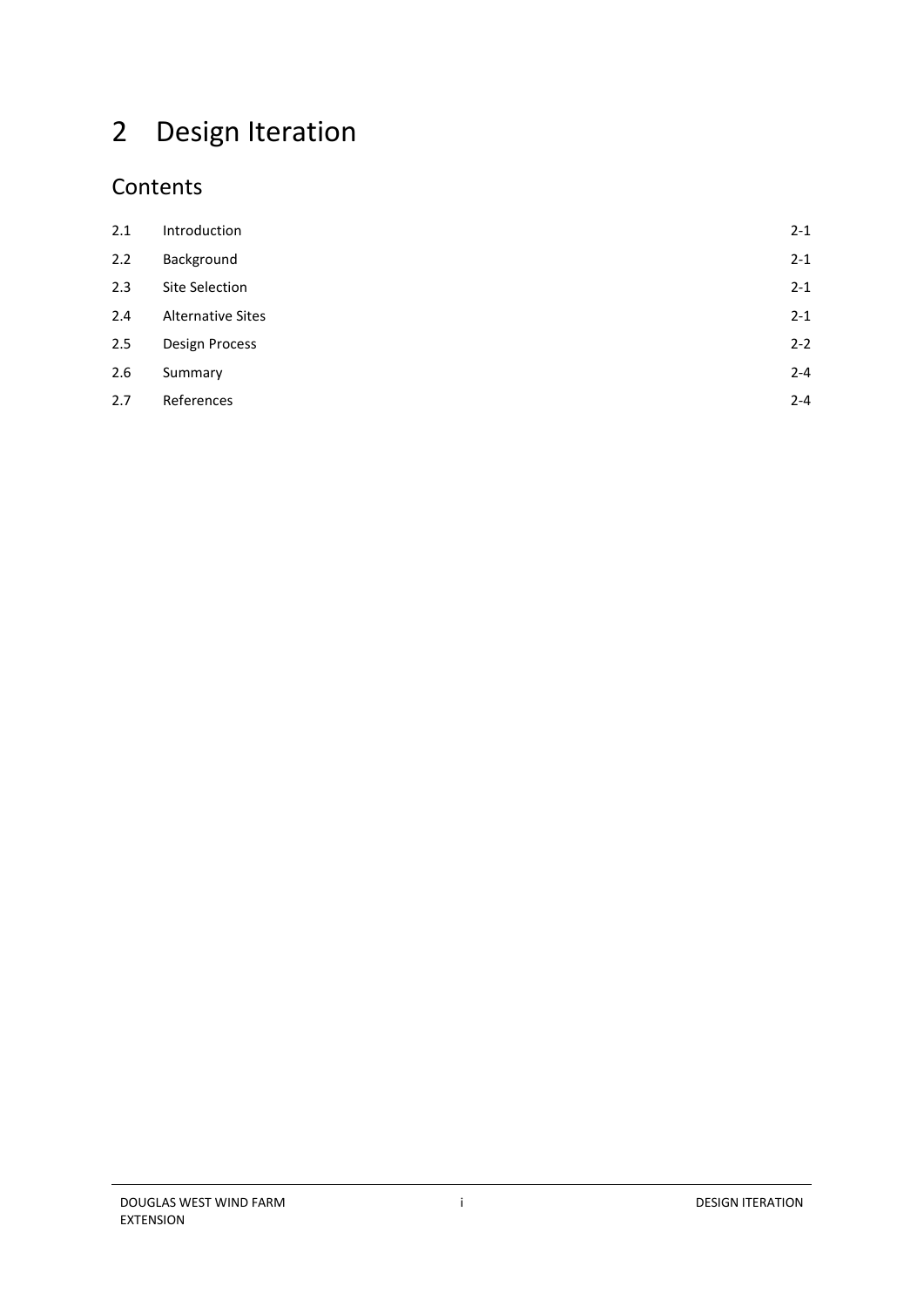This page is intentionally blank.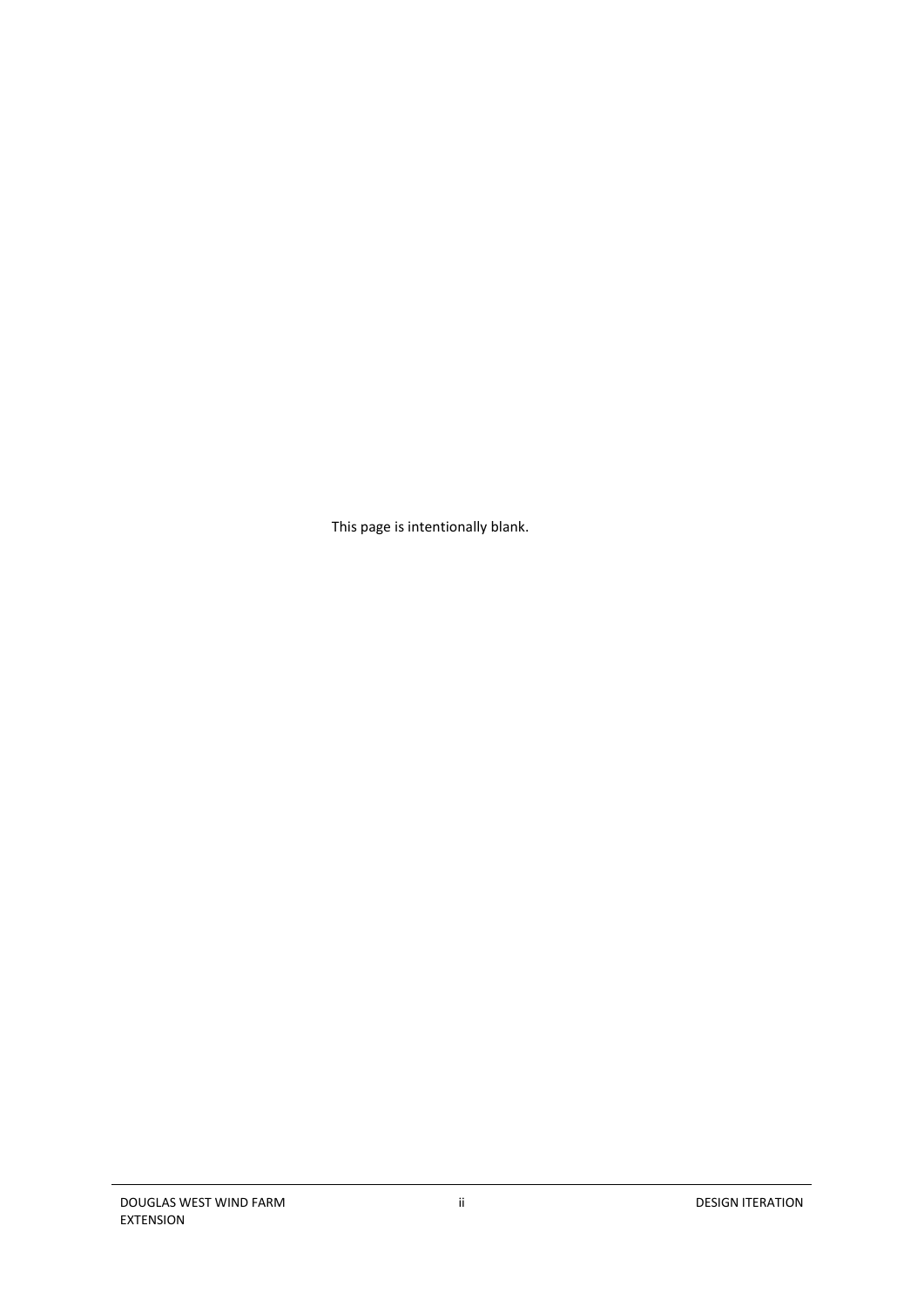## 2 Design Iteration

## <span id="page-2-0"></span>2.1 Introduction

2.1.1 This chapter provides a description of the site selection process and design iterations that were undertaken prior to arriving at the final design which is described in Chapter 3.

## <span id="page-2-1"></span>2.2 Background

- 2.2.1 The site is being developed by Douglas West Extension Ltd which is part of a family group of companies which also includes: 3R Energy, Mitchell Energy Ltd and William Mitchell & Sons Ltd of Hazelside Farm, Glespin (refer to Appendix 1.1. for further details).
- 2.2.2 As part of the same group of companies as the landowners of the neighbouring Hagshaw Hill and Douglas West Wind Farm sites, the Applicant proposes to construct the Proposed Development as part of a phased programme for redevelopment of the 'Hagshaw Cluster' (Hagshaw Hill Repowering and Extension and Douglas West Wind Farms, discussed further in Chapter 3) over the next five years.

## <span id="page-2-2"></span>2.3 Site Selection

- 2.3.1 William Mitchell & Sons Ltd and Mitchell Energy Ltd were contacted by a number of third party developers seeking to secure access over their land to develop an 'infill' wind energy development on the eastern part of Cumberhead Forest as an extension to the consented Douglas West Wind Farm (i.e. the Proposed Development). Following careful consideration 3R Energy and William Mitchell & Sons Ltd/Mitchell Energy Ltd concluded that there were many benefits in taking both the repowering of Hagshaw Hill Wind Farm and the Proposed Development forward themselves, as a local business, helping to sustain existing employment levels, maximise local benefits and keep income generated in the local area.
- 2.3.2 When viewing a map of wind farm developments in the local area, the Proposed Development site is apparent as an obvious gap in the middle of a wind turbine cluster. The physical extent of the site is limited by the existing and consented wind energy developments surrounding the site. The Proposed Development site boundary was therefore devised on this basis, and design iteration within that boundary then progressed (see below).

## <span id="page-2-3"></span>2.4 Alternative Sites

- 2.4.1 EIA legislation requires the consideration of alternatives and an indication of the reasons for selecting the site advanced, except, as noted in Planning Advice Note (PAN) 58, where limited by constraints of commercial confidentiality.
- 2.4.2 As noted above, the Proposed Development site is surrounded by either operational or consented wind developments. It is therefore considered to be a suitable site for wind energy development, making use of some existing site infrastructure and recognising the accepted principle of wind energy generation within the local landscape.
- 2.4.3 The Proposed Development site is considered an appropriate and viable location for a wind energy project due to:
	- proven good average wind speeds and generation capacity, evidenced by the successful operation of the Existing Hagshaw Hill Wind Farm and Extension immediately to the south of the site since 1995, and the potential to achieve substantially greater electrical generation from the Proposed Development using modern turbines;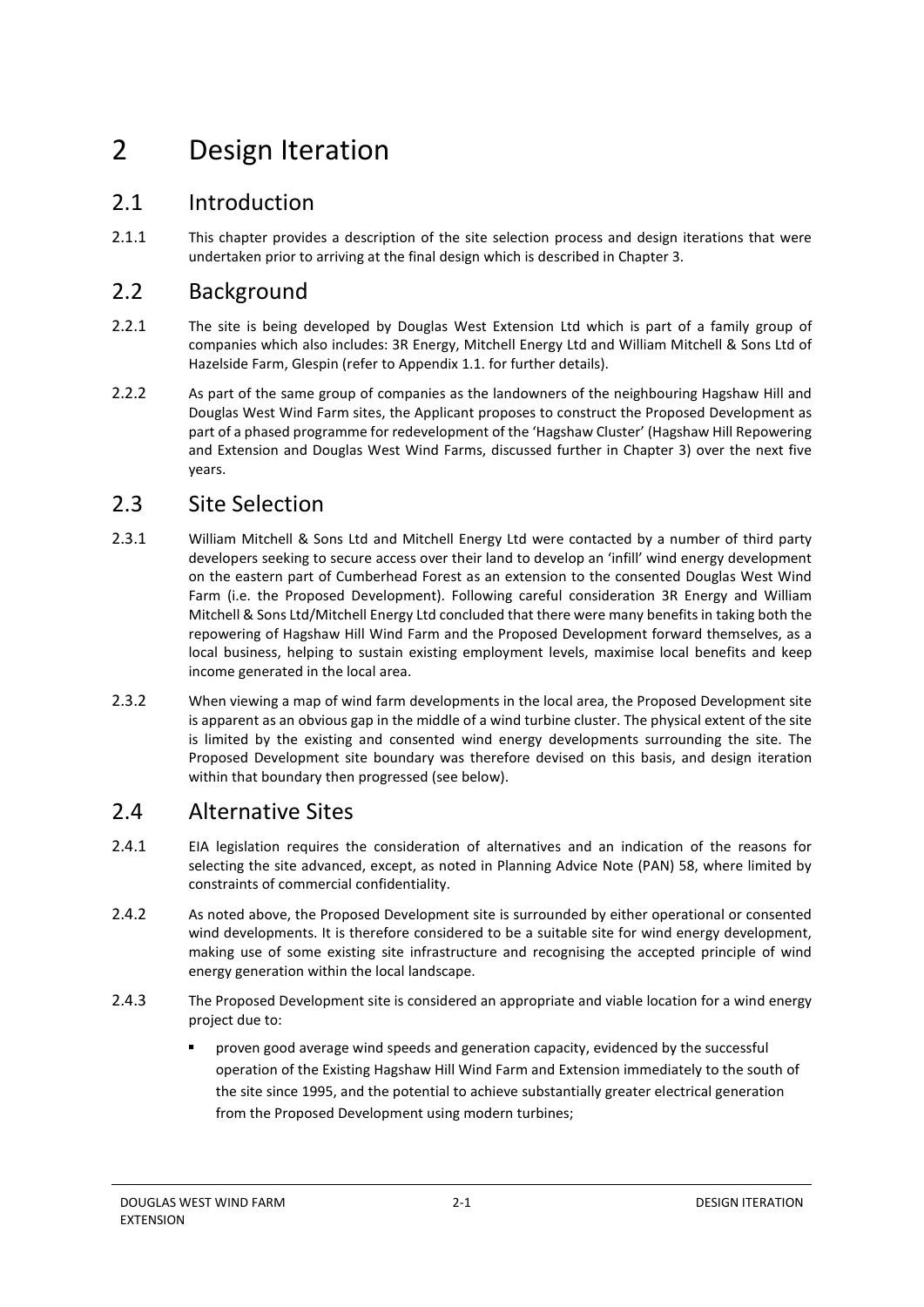- being within an established wind farm landscape, where there is an opportunity to progress a coordinated layout, phasing, access, grid connection and landscape strategy for the future of the 'Hagshaw Cluster';
- there are no internationally, nationally or locally designated sites (landscape, ecology or cultural heritage) within the Proposed Development site;
- the site scores well in the recently published South Lanarkshire Council (SLC) Tall Turbines Guidance;
- **EXEC** easily accessible direct from the M74 without passing through any communities;
- ability to re-use a mining haul road and existing forestry tracks with minor upgrading;
- **i** in close proximity to a viable grid connection point;
- can positively contribute towards regional and national renewable energy and carbon reduction targets;
- **E** is capable of being delivered without public subsidy; and
- can provide a series of significant social and economic benefits for the local area.

### <span id="page-3-0"></span>2.5 Design Process

#### *Design Principles*

- 2.5.1 Current best practice guidance provides a framework for the consideration of key design issues including turbine size, layout composition, wind farm design in relation to landscape character and designing for multiple wind farms (SNH, 2017).
- 2.5.2 The following principles were adopted during the design iterations made by the Applicant to ensure that the final design of the Proposed Development was the most suitable for the site:
	- the Proposed Development should avoid inconsistent turbine spacing, such as relatively large gaps, outliers or excessive overlapping turbines to minimise visual confusion and ensure a balanced / compact array from key views;
	- took account of the positioning of existing and consented wind energy developments in the local area from key views;
	- consistency in turbine scale with consented and proposed developments in the immediate vicinity;
	- retain a separation of at least 1 km from the closest isolated residential dwellings in the surrounding area;
	- minimise impacts on the existing forestry resource and operations within the site;
	- **EXECTE:** location of watercourses and ground conditions/topography;
	- **Philter 2** presence of power lines across the site; and
	- other environmental constraints and associated buffers are to be respected.

#### *Turbine Layout and Scale*

#### **Landscape & Generation Capacity**

2.5.3 The Applicant has considered a number of alternative layouts and turbine scales for the Proposed Development. Turbines ranging in tip height from 150 m to 200 m have been considered, based on the availability of modern turbine models and commercial viability of the project. Different rotor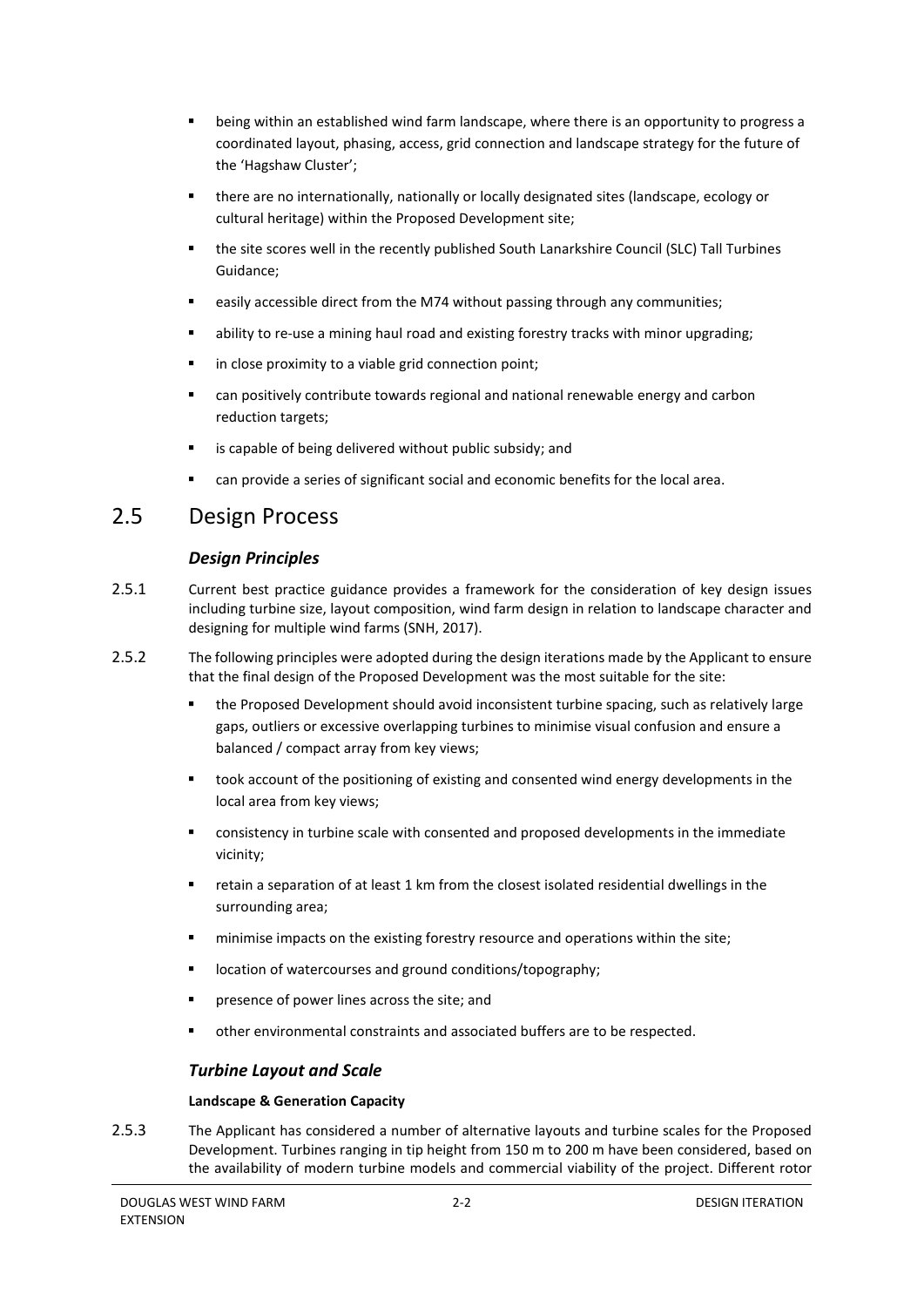diameters, and therefore turbine spacings to deal with wake effects, are applicable to the range of turbine scales considered. Therefore, a number of preliminary layout options were considered, for the range of turbine scales. The preliminary layouts took account of identified technical and environmental constraints based on desk- study and field survey work, as well as preliminary wind yield analysis.

- 2.5.4 Preliminary wirelines were generated for a range of turbine size and layout options, to assess the suitability of design with respect to visual effects on key receptors. Wireframes were generated for key viewpoints in the local landscape, each of which is a representative assessment viewpoint in the LVIA (Chapter 6). The Applicant's professional advisors produced and reviewed the preliminary wireframes and analysed the landscape capacity of the Proposed Development site (alongside the neighbouring Hagshaw Hill Repowering proposal), in order to advise on the most appropriate design to maximise renewable energy generation from the Cluster while not resulting in unacceptable landscape and visual effects. Regard was taken in this process to the other consented schemes in the landscape near to the site and the manner in which they would already serve to create a wind farm landscape in which the Proposed Development would be sited. The comparative wireframes which illustrate the range of turbine heights considered (150 m, 175 m, 200 m) are set out in Appendix 2.1.
- 2.5.5 The review established that the landscape had the capacity to accommodate turbines of up to 200 m without giving rise to effects on character or visual amenity that would greatly exceed those of the 150 m turbines consented at the adjacent Douglas West Wind Farm, in closer proximity to settlements and key viewpoints. As noted above, the site also scores well for accommodating taller turbines in SLC's recently published Tall Turbines Guidance, having 'medium capacity' for turbines between 150 – 200 m. Against this backdrop, the landscape review concluded that the Proposed Development would have a positive effect in terms of marrying the consented Douglas West Wind Farm on the lower ground with the Repowered Hasghaw Hill Wind Farm at the top of the hill (refer to Figure 1.4).
- 2.5.6 It is important to stress that optimisation of renewable electricity generation has been a key facet of the design iteration process. The optimal capacity of a turbine limited to 150 m or 175 m tip height (depending on assumed hub height), given the wind regime and economic considerations at this site, is approximately 3.8 to 4.3 MW, respectively. Therefore, a 13-turbine development at this site with 150 m turbines would likely have resulted in a total capacity of approximately 49.4 MW or approximately 55.9 MW for 175 m turbines, with annual generation anticipated to be in the order of 139 to 158 GWh. Using a larger, 6 MW turbine at 200 m to tip would result in a total site capacity of 78 MW, and annual generation in the order of 220 GWh. (In this regard it is noted that the higher tower height and correspondingly greater wind resource is necessary to justify the additional capital costs of the larger generators.)
- 2.5.7 As noted in paragraph 2.5.4 above, the review of different turbine scales and layouts established that turbines of 200 m would not give rise to effects on landscape character or visual amenity that would greatly exceed those of the 150 m turbines consented in the immediate vicinity. It is therefore considered that the potential additional generation capacity (58% more than for 150 m turbines and 39% more than for 175 m turbines) within the same site area and from the same number of turbines – also resulting in up to £143,000 per year more community benefit – would greatly outweigh any slightly increased landscape and visual effects resulting from the installation of 200 m, instead of 150 m or 175 m turbines. For these reasons, the Applicant elected to proceed with the Proposed Development with a maximum tip height of 200 m.

#### **Forestry**

- 2.5.8 An important factor taken into the design and positioning of the final turbine layout has been the existing forestry resource across the site. Where possible turbines were micro-sited to minimise the number of forestry blocks that required clear felling as part of the Proposed Development. Further assessment of the potential effects on the commercial forestry operation is provided in Chapter 16.
- 2.5.9 The design also took into consideration the recommended bat habitat standoff distances from blade swept path to key habitat features (woodland edge/ tree top) (Natural England, 2014). Turbines will